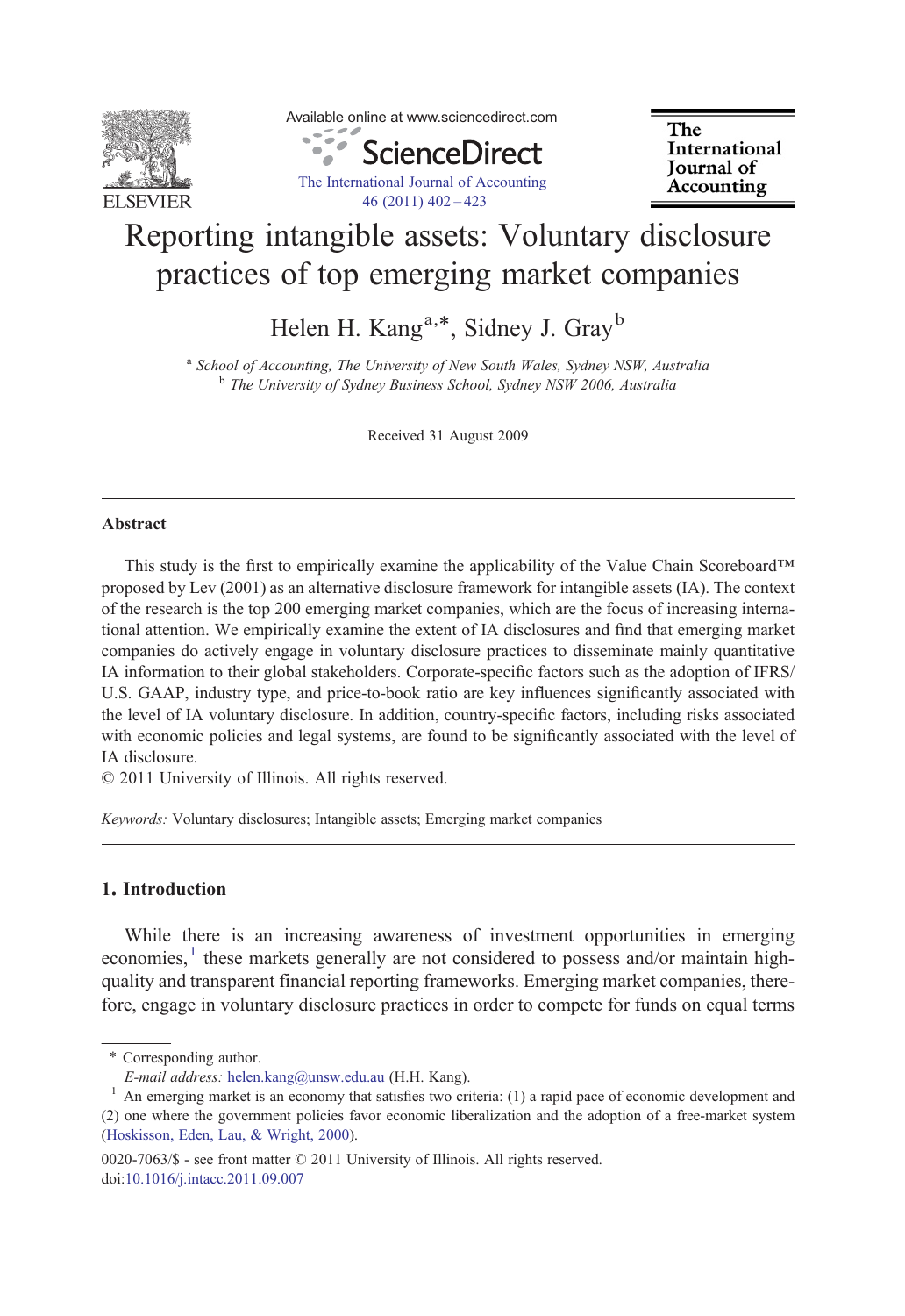with other corporations originating from developed economies in international markets ([Wang and Claiborne, 2008; Purushothaman et al., 2000; Meek et al., 1995](#page--1-0)). Voluntary disclosures are additional disclosures, primarily outside the financial statements, that are not explicitly required by GAAP or any accounting standards [\(Wang and Claiborne, 2008;](#page--1-0) [Boesso, 2002](#page--1-0)). Disclosure studies assume that managers have superior information to outside investors on their firms' expected future performance; therefore, voluntary disclosures are associated with lower agency costs, reductions in the cost of capital, and improvements in the market price of securities [\(Leuz and Verrecchia, 2000; Botosan, 1997](#page--1-0)).

The focus of our study is on one particular type of disclosure that has become popular in recent years; the disclosure of information about intangible assets (IA). An intangible asset is a claim to future benefits that does not have a physical (e.g., building or equipment) or financial (e.g., stock or bond) embodiment [\(Lev, 2001\)](#page--1-0).<sup>2</sup> For example, patents, brand names, and unique organizational infrastructures that generate cost savings for companies can be defined as IA. The relatively recent growth of the service sector and of information technology-related businesses, along with the dramatic increase in the number and size of international mergers and acquisitions, has made accounting for IA very significant [\(Lev,](#page--1-0) [2001; Saudagaran, 2001\)](#page--1-0).

Currently, there are few comprehensive guidelines for corporations in either International Financial Reporting Standards (IFRS) or in U.S. GAAP on how to report IA, other than for purchased goodwill and some development costs, in company financial statements.<sup>3</sup> That is, while the importance and the necessity of such assets in creating and maintaining corporate value have been widely accepted, traditional financial reporting frameworks unfortunately do not capture many of these value drivers ([Jenkins and Upton, 2001; Upton,](#page--1-0) [2001; Lev and Zarowin, 1999](#page--1-0)) due to the "non-physical" nature of IA and the subsequent uncertainties associated with their "future benefits." It may be naïve to assert that total transparency regarding IA would automatically enhance the quality of corporate information being distributed to external stakeholders; however, given the increasing importance of IA in driving corporate value, it can be argued that corporations should nonetheless voluntarily communicate relevant and useful information on IA to their stakeholders. While the concept of IA management and reporting practices in developed economies has been examined in the previous literature, the status of IA voluntary disclosure practices, and corporate and country specific factors behind such practices, in the emerging economies has not. In this study, we examine the voluntary disclosure practices of the top 200 emerging market companies in respect of information about IA. Specifically, we develop a disclosure index based on the Value Chain Scoreboard<sup>™</sup> [\(Lev, 2001](#page--1-0)) to investigate both its applicability, which has not been assessed empirically, and the extent of IA voluntary disclosure practices. We also evaluate some of the likely factors that may influence the level of IA disclosure.

<sup>&</sup>lt;sup>2</sup> It has been argued that "the terms intangibles, knowledge assets, and intellectual capital can be used interchangeably and they all refer essentially to the same thing" ([Lev, 2001; p. 5\)](#page--1-0). [Mouritsen \(2003; p. 18\)](#page--1-0) claims that intellectual capital "is presented as the intangible stuff, out of which value in a knowledge society and therefore knowledge organisations are created". [Sveiby \(1997\)](#page--1-0) views intangible assets as a combination of "knowledgebased assets." For the purpose of the current study, we adopt Lev's views.<br><sup>3</sup> For definition and recognition criteria, see AASB 138 [AASB, 2004], SFAS 142 [FASB, 2001], and IAS 38

<sup>[</sup>IASC, 2004]. Most IA would fail the recognition criteria set out in these standards.